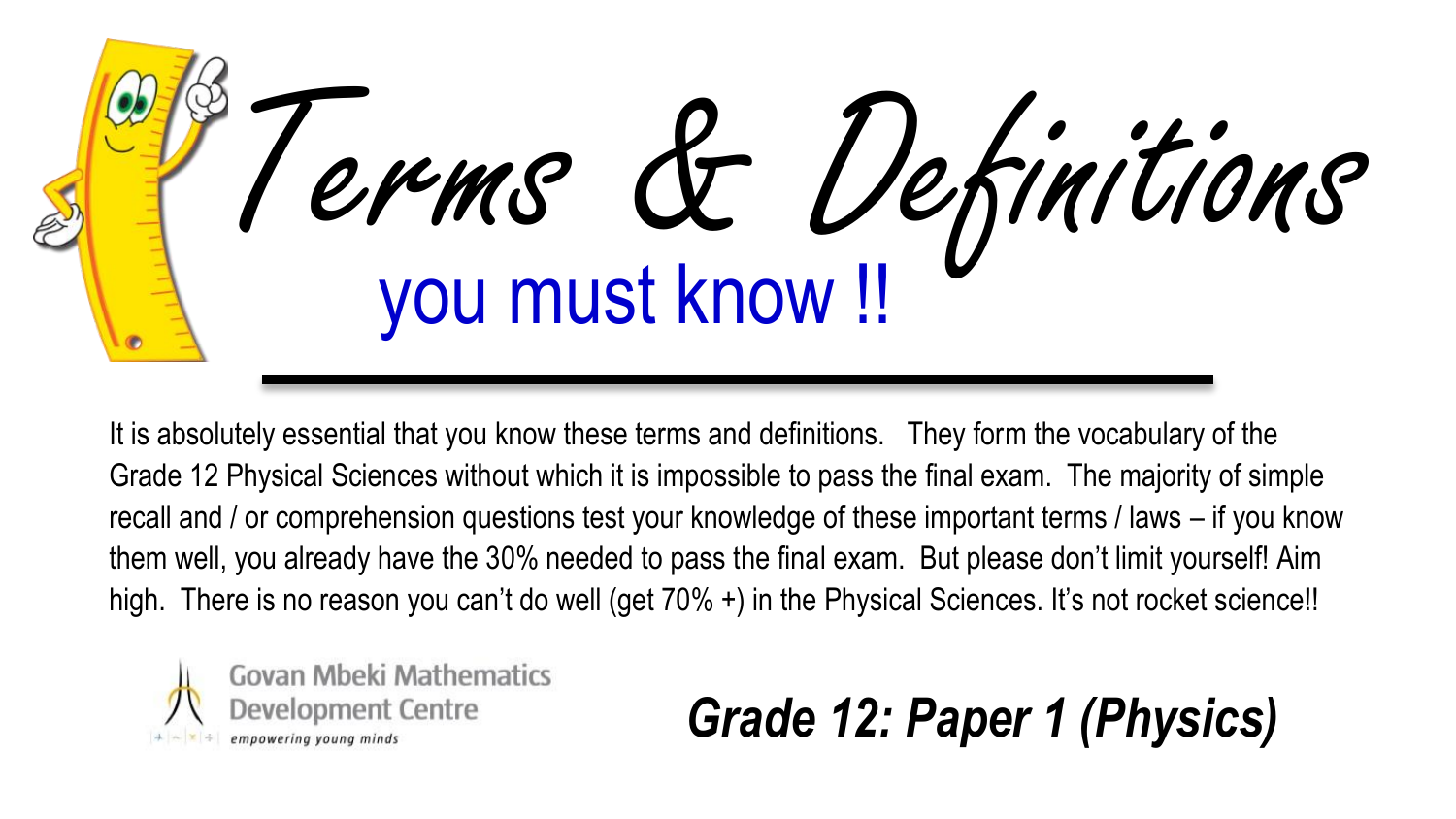## **Table of Contents: Terms and Important Points relevant to ….** *Page*

|                | 1. Newton's Laws and Application |  |
|----------------|----------------------------------|--|
| 2.             | Momentum and Impulse             |  |
|                | 3. Vertical Projectile Motion    |  |
| 4.             | Work, Energy and Power           |  |
| 5.             | Doppler Effect                   |  |
| 6.             |                                  |  |
| 7 <sub>1</sub> |                                  |  |
| 8.             |                                  |  |
| 9.             |                                  |  |
|                |                                  |  |

*TouchTutor® Physical Sciences ©GMMDC*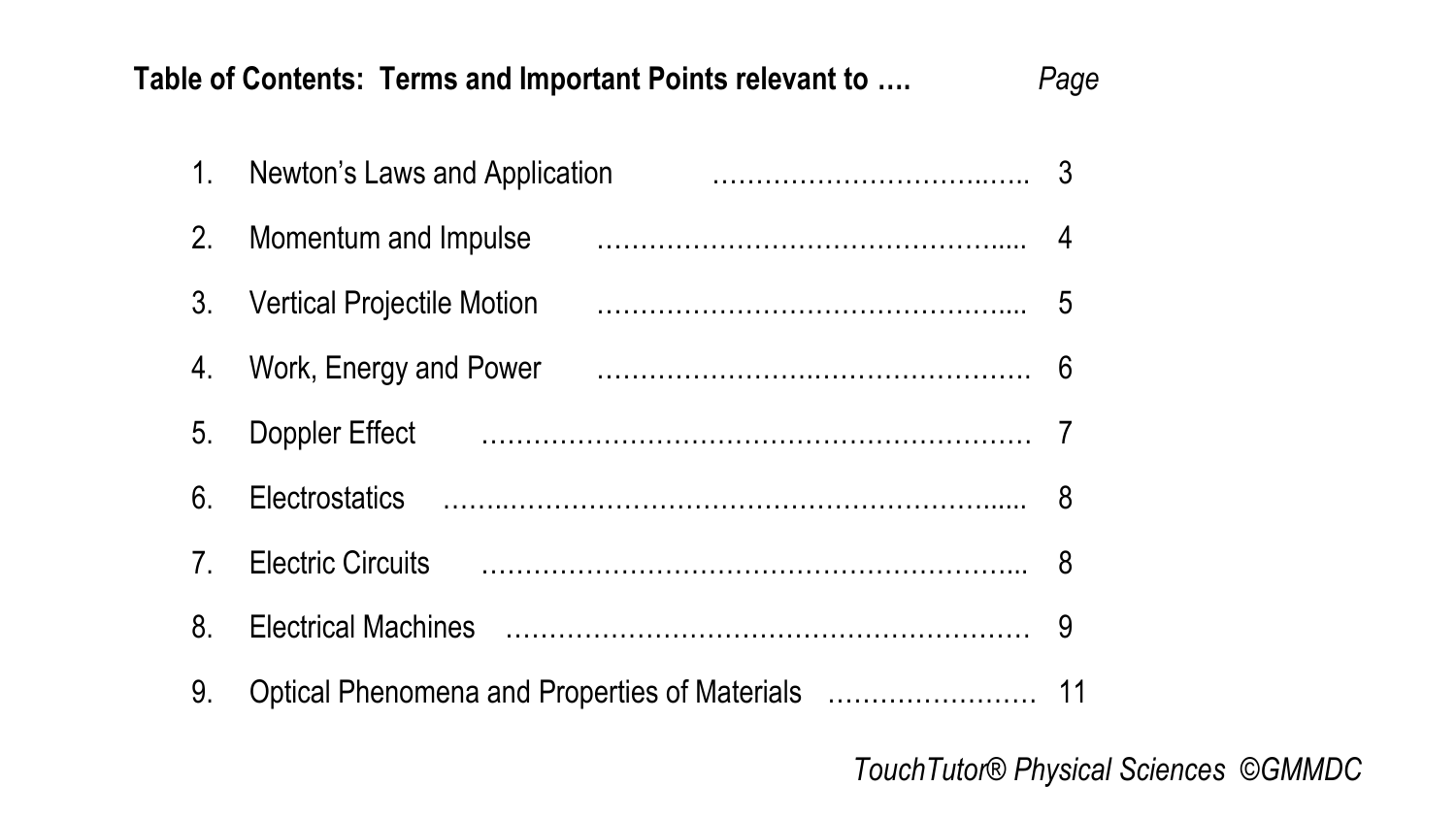| <b>Mechanics: Newton's Laws and Application</b> |                                                                                                                                                                                                                                                              |  |
|-------------------------------------------------|--------------------------------------------------------------------------------------------------------------------------------------------------------------------------------------------------------------------------------------------------------------|--|
| normal force                                    | N  the force or the component of a force which a surface exerts on an object with which it is in<br>contact, and which is perpendicular to the surface                                                                                                       |  |
| frictional force                                | f  the force that opposes the motion of an object and which acts parallel to the surface;<br>$f = \mu N$                                                                                                                                                     |  |
| static frictional force                         | f <sub>s</sub> the force that opposes the tendency of motion of a STATIONARY object relative to a<br>surface. The static frictional force is a maximum ( $f_s$ <sup>max</sup> ) just before the object starts to move<br>across the surface. $f_s = \mu_s N$ |  |
| kinetic frictional force                        | $f_k$ the force that opposes the motion of a MOVING object relative to a surface; $f_k = \mu_k N$                                                                                                                                                            |  |
| force diagram                                   | a diagram that shows the relative magnitudes and directions of forces acting on a body/particle<br>that has been isolated from its surroundings                                                                                                              |  |
| free-body diagram                               | This is a diagram that shows the relative magnitudes and directions of forces acting on a<br>body/particle that has been isolated from its surroundings. The body / object is represented by a<br>dot.                                                       |  |
| Newton's 1 <sup>st</sup> Law of<br>Motion       | A body will remain in its state of rest or motion at constant velocity unless a non-zero<br>resultant/net force acts on it.                                                                                                                                  |  |
| inertia                                         | The resistance of a body to a change in its state of rest or uniform motion in a straight line.<br>Mass is a measure of an object's inertia.                                                                                                                 |  |
| Newton's 2 <sup>nd</sup> Law of<br>Motion       | When a resultant/net force acts on an object, the object will accelerate in the direction of the<br>force at an acceleration directly proportional to the force and inversely proportional to the mass                                                       |  |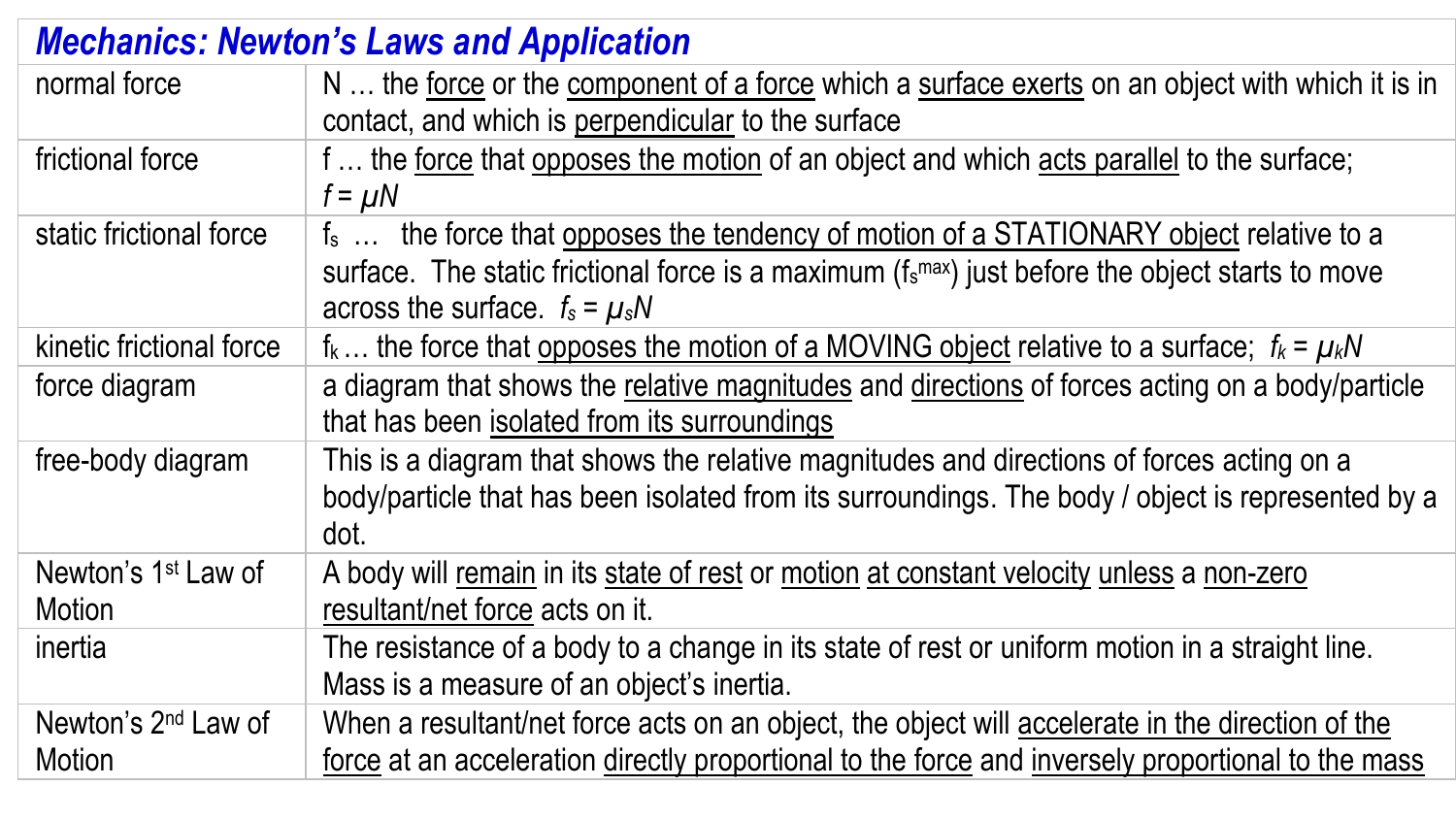|                                        | of the object; $F_{net} = ma$                                                                                |  |
|----------------------------------------|--------------------------------------------------------------------------------------------------------------|--|
| Newton's 3 <sup>rd</sup> Law of        | When object A exerts a force on object B, object B SIMULTANEOUSLY exerts an oppositely                       |  |
| Motion                                 | directed force of equal magnitude on object A.                                                               |  |
|                                        | or When one body exerts a force on a second body, the second body simultaneously / at the                    |  |
|                                        | same time exerts a force of equal magnitude in the opposite direction on the first body.                     |  |
| Newton's Law of                        | Each body in the universe attracts every other body with a force that is directly proportional to            |  |
| Universal Gravitation                  | the product of their masses and inversely proportional to the square of the distance between                 |  |
|                                        | their centres; $F = G^{m_1 m_2}/r^2$                                                                         |  |
| weight                                 | the gravitational force the Earth (another planet) exerts on any object on or near its surface; $w =$        |  |
|                                        | mq                                                                                                           |  |
| mass                                   | The amount of matter in a body measured in kilogram (kg).                                                    |  |
| weightlessness                         | The sensation experienced when all contact forces are removed i.e. no external objects touch<br>one's body.  |  |
|                                        |                                                                                                              |  |
| <b>Mechanics: Momentum and Impulse</b> |                                                                                                              |  |
| contact forces                         | Contact forces arise from the physical contact between two objects (e.g. a soccer player kicking<br>a ball.) |  |
| non-contact forces                     | Non-contact forces arise even if two objects do not touch each other (e.g. the force of attraction           |  |
|                                        | of the earth on a parachutist even when the earth is not in direct contact with the parachutist.)            |  |
| momentum                               | $p$ momentum is the product of an object's mass and its velocity. $p = mv$                                   |  |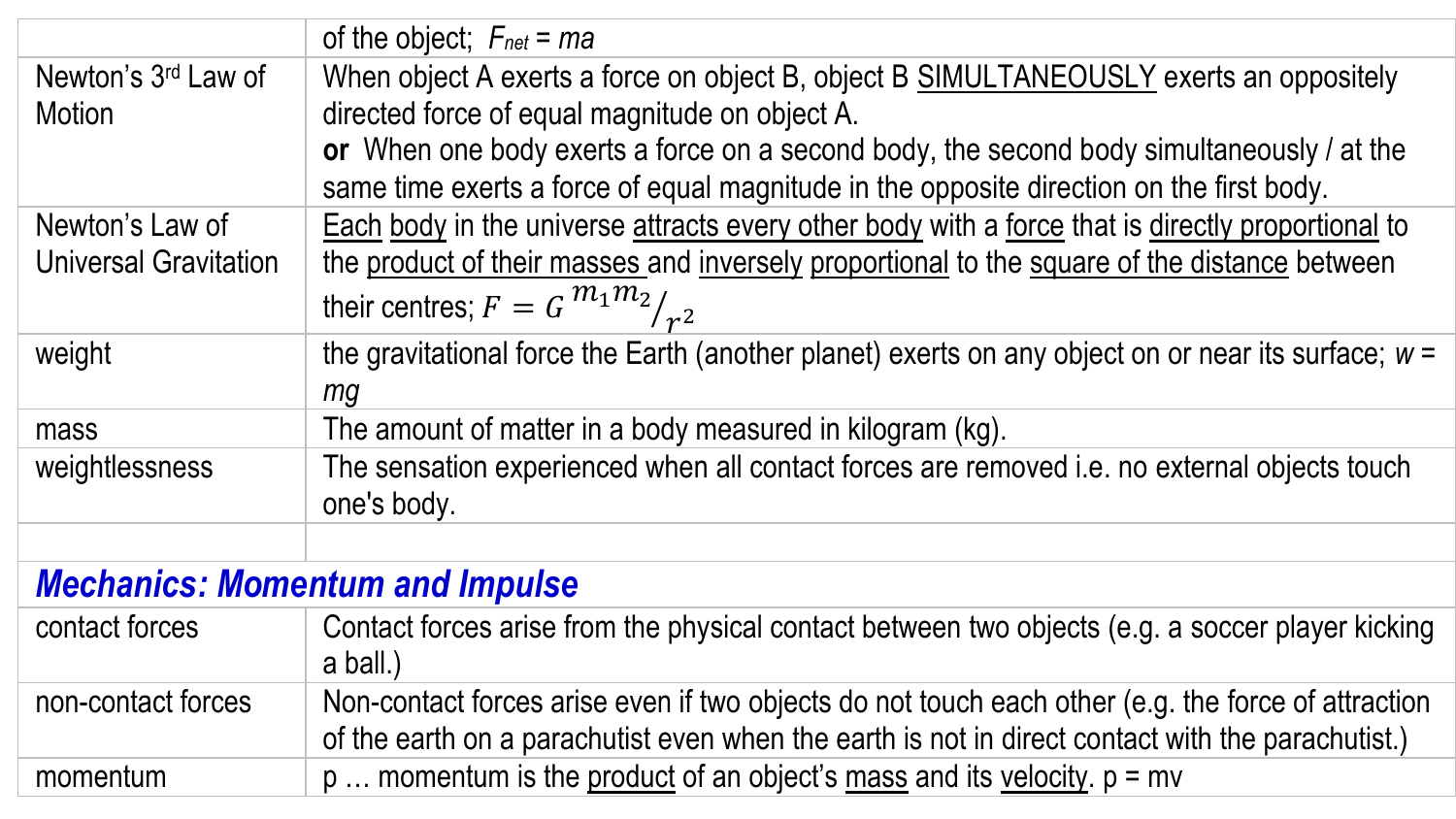| linear momentum                              | the linear momentum of an object is a vector quantity with the same direction as the velocity of<br>the object. |  |
|----------------------------------------------|-----------------------------------------------------------------------------------------------------------------|--|
| Newton's 2 <sup>nd</sup> Law of              | The resultant/net force acting on an object is equal to the rate of change of momentum of the                   |  |
| Motion ito<br>momentum                       | object in the <u>direction of the resultant/net force</u> ; $F_{net} = \frac{\Delta p}{\Delta t}$               |  |
| Principle of the                             | The total linear momentum in an isolated system remains constant (is conserved).                                |  |
| Conservation of                              | In symbols: Σ $p_{before} = Σp_{after}$                                                                         |  |
| Linear Momentum                              |                                                                                                                 |  |
| isolated or closed                           | One on which the net external force acting on the system is zero. An isolated system excludes                   |  |
| system                                       | external forces that originate outside the colliding bodies, e.g. friction. Only internal forces, e.g.          |  |
|                                              | contact forces between the colliding objects, are considered.                                                   |  |
| impulse                                      | FΔt  the product of the net force acting on an object and the time the net force acts on the                    |  |
|                                              | object.                                                                                                         |  |
| Impulse-momentum                             | $F_{net}\Delta t = m\Delta v = m(v_f - v_i) - you must be able to deduce it.$                                   |  |
| theorem                                      |                                                                                                                 |  |
| elastic collision                            | A collision in which both total momentum and total kinetic energy are conserved.                                |  |
| inelastic collision                          | A collision during which kinetic energy is not conserved.                                                       |  |
|                                              |                                                                                                                 |  |
| <b>Mechanics: Vertical Projectile Motion</b> |                                                                                                                 |  |
| 1-D motion                                   | One-dimensional motion. Linear motion. Motion in one line.                                                      |  |
|                                              |                                                                                                                 |  |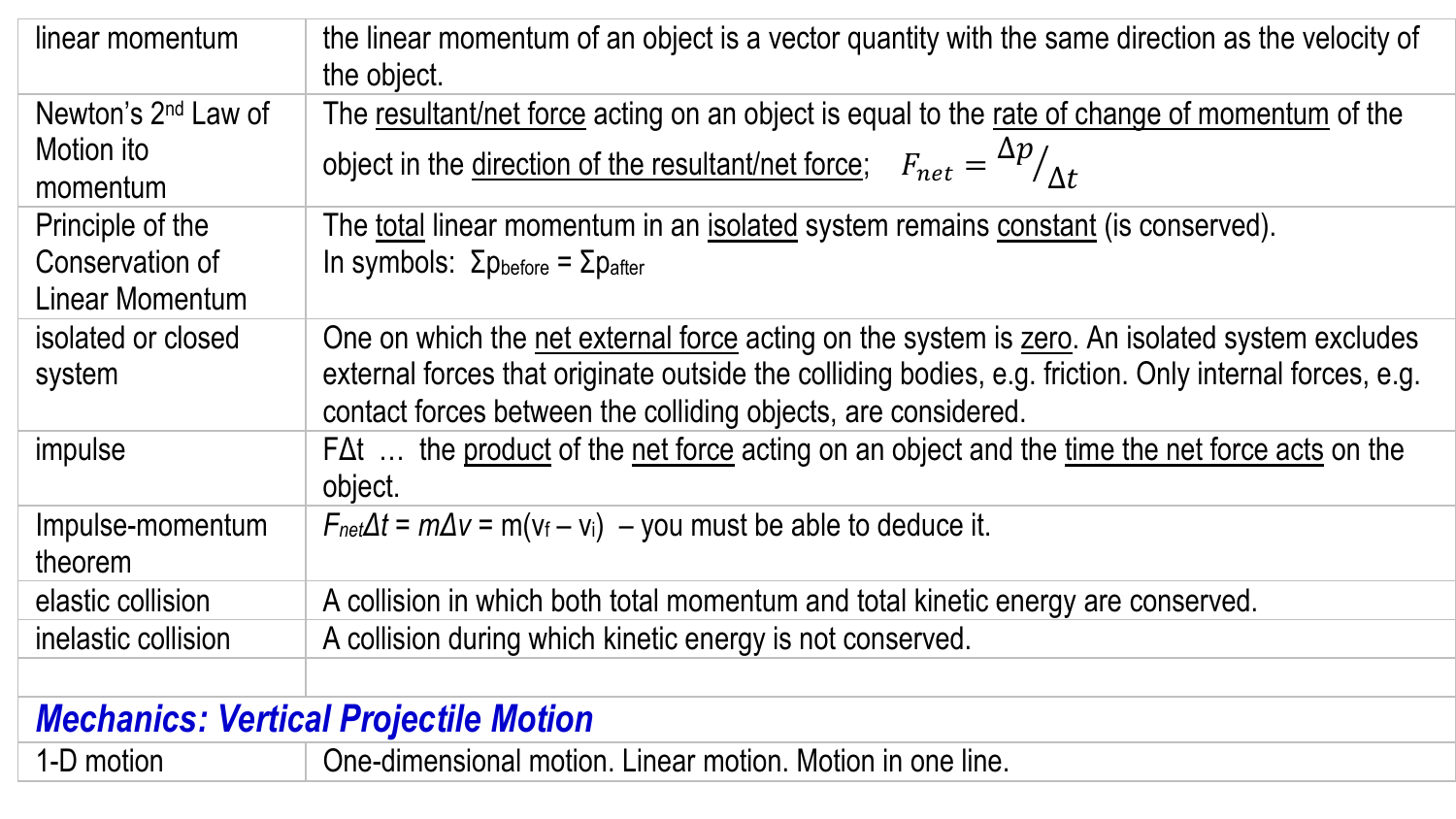| acceleration                             | The rate of change of velocity. Symbol: $a$ Unit: meters per second squared (m·s-2)                                                                                                                                                                                                                                                        |  |
|------------------------------------------|--------------------------------------------------------------------------------------------------------------------------------------------------------------------------------------------------------------------------------------------------------------------------------------------------------------------------------------------|--|
| gravitational                            | The acceleration of a body due to the force of attraction of the earth (g)                                                                                                                                                                                                                                                                 |  |
| acceleration                             |                                                                                                                                                                                                                                                                                                                                            |  |
| displacement                             | Change in position. Symbol: $\Delta x$ (horizontal displacement) or $\Delta y$ (vertical displacement) Unit:<br>meters (m)                                                                                                                                                                                                                 |  |
| free fall                                | The type of motion in which the only significant vertical force acting on the body is the body's<br>weight (i.e. the force of gravity).                                                                                                                                                                                                    |  |
| gravitational force                      | $F_g$ - a force of attraction of one body on another due to their masses.                                                                                                                                                                                                                                                                  |  |
| position                                 | Where an object is relative to a reference point. Symbol: x (horizontal position) or y (vertical<br>position) Unit: meters (m)                                                                                                                                                                                                             |  |
| projectile                               | An object in free fall.                                                                                                                                                                                                                                                                                                                    |  |
| velocity                                 | The rate of change of position. Symbol: $v$ Unit: meters per second (m·s <sup>-1</sup> )                                                                                                                                                                                                                                                   |  |
|                                          |                                                                                                                                                                                                                                                                                                                                            |  |
| <b>Mechanics: Work, Energy and Power</b> |                                                                                                                                                                                                                                                                                                                                            |  |
| work                                     | W  the work done on an object by a constant force F as $F\Delta x \cos \theta$ , where F is the magnitude<br>of the force, $\Delta x$ the magnitude of the displacement and $\theta$ the angle between the force and the<br>displacement.<br>(Work is done by a force – the use of the term 'work is done against a force', e.g. work done |  |
|                                          | against friction, must be avoided.)                                                                                                                                                                                                                                                                                                        |  |
|                                          | Distinguish between positive net work done and negative net work done on the system.                                                                                                                                                                                                                                                       |  |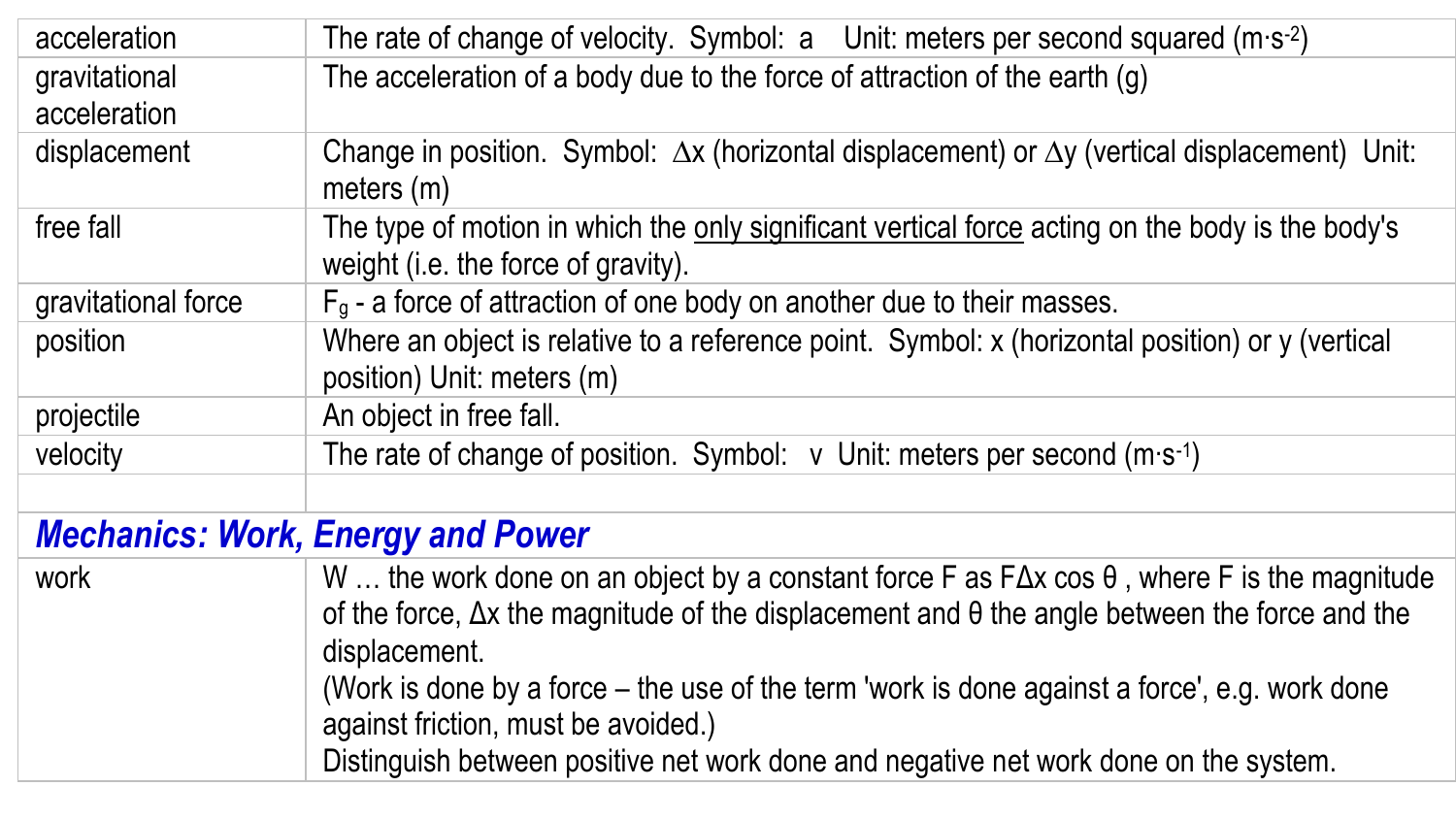| positive work                                 | The kinetic energy of the object increases.                                                                                                                                                      |  |
|-----------------------------------------------|--------------------------------------------------------------------------------------------------------------------------------------------------------------------------------------------------|--|
| negative work                                 | The kinetic energy of the object decreases.                                                                                                                                                      |  |
| work-energy theorem                           | The work done on an object by a net force is equal to the change in the object's kinetic energy:<br>$W_{net} = \Delta K = K_f - K_i$                                                             |  |
| Principle of                                  | The total mechanical energy (E <sub>M</sub> )(sum of gravitational potential energy and kinetic energy) in an                                                                                    |  |
| Conservation of                               | isolated system remains constant.                                                                                                                                                                |  |
| Mechanical Energy                             |                                                                                                                                                                                                  |  |
| conservative force                            | a force for which the work done in moving an object between two points is independent of the<br>path taken. Examples are gravitational force, the elastic force in a spring and coulombic force. |  |
| non-conservative                              | a force for which the work done in moving an object between two points depends on the path                                                                                                       |  |
| force                                         | taken. Examples are frictional force, air resistance, tension in a chord, etc.                                                                                                                   |  |
| power                                         | P  the rate at which work is done or energy is expended. $P = W / \Delta t$                                                                                                                      |  |
|                                               |                                                                                                                                                                                                  |  |
| <b>Waves, Sound and Light: Doppler Effect</b> |                                                                                                                                                                                                  |  |
| Doppler effect                                | This is the change in frequency (or pitch) of the sound detected by a listener because the                                                                                                       |  |
|                                               | sound source and / or the listener have different velocities relative to the medium of sound                                                                                                     |  |
|                                               | propagation.                                                                                                                                                                                     |  |
| red shift                                     | Observed when light from an object increased in wavelength (decrease in frequency). A red                                                                                                        |  |
|                                               | shift occurs when a light source moves away from an observer.                                                                                                                                    |  |
| blue shift                                    | Observed when light from an object decreased in wavelength (increase in frequency). A blue                                                                                                       |  |
|                                               |                                                                                                                                                                                                  |  |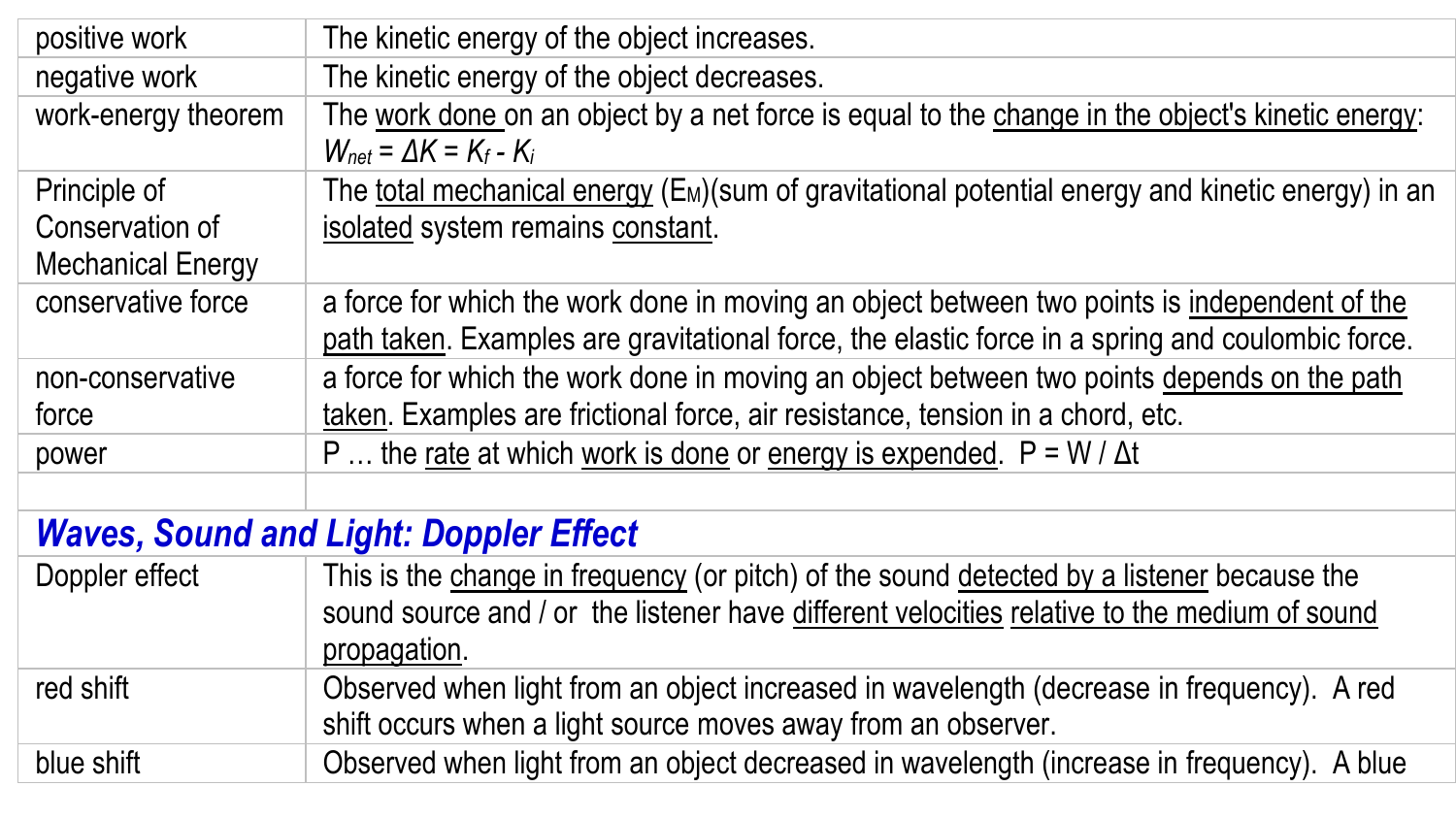|                                                     | shift occurs when a light source moves towards an observer.                                          |  |
|-----------------------------------------------------|------------------------------------------------------------------------------------------------------|--|
| frequency                                           | The number of vibrations per second. Symbol: f Unit: hertz (Hz) or per second $(s-1)$                |  |
| wavelength                                          | The distance between two successive points in phase. Symbol: $\lambda$ Unit: meter (m)               |  |
| wave equation                                       | speed = frequency $\times$ wavelength                                                                |  |
|                                                     |                                                                                                      |  |
|                                                     | <b>Electricity and Magnetism: Electrostatics</b>                                                     |  |
| Coulomb's Law                                       | The magnitude of the electrostatic force exerted by one point charge $(Q_1)$ on another point        |  |
|                                                     | charge $(Q_2)$ is directly proportional to the magnitudes of the charges and inversely proportional  |  |
|                                                     | to the square of the distance (r) between them; $F = kQ_1Q_2/r^2$                                    |  |
| electric field                                      | A region of space in which an electric charge experiences a force.                                   |  |
| electric field at a                                 | The electric field at a point is the electrostatic force experienced per unit positive charge placed |  |
| point                                               | at that point. $E = F/q$                                                                             |  |
| direction of electric                               | The direction of the electric field at a point is the direction that a positive test charge would    |  |
| field                                               | move if placed at that point.                                                                        |  |
|                                                     |                                                                                                      |  |
| <b>Electricity and Magnetism: Electric Circuits</b> |                                                                                                      |  |
| Ohm's Law                                           | The potential difference across a conductor is directly proportional to the current in the           |  |
|                                                     | conductor at constant temperature.                                                                   |  |
| ohmic conductors                                    | A conductor that obeys Ohm's law. The resistance of the conductor remains constant.                  |  |
| non-ohmic                                           | A conductor that does not obey Ohm's law. The resistance of the conductor does not remain            |  |
|                                                     |                                                                                                      |  |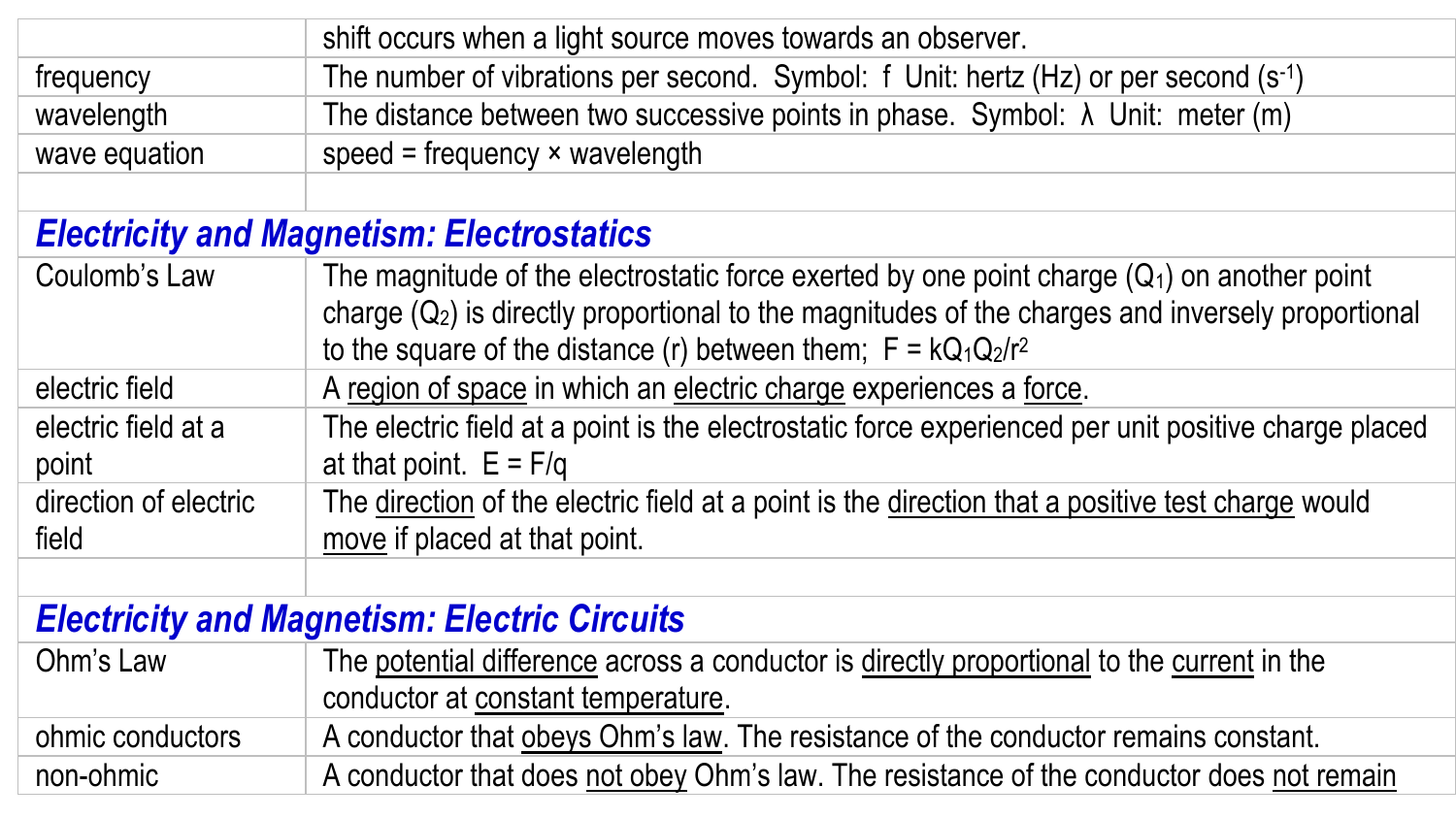| constant, but increases as the current increases. Example: A bulb<br>conductors<br>(in context of electricity)(same as for work): power is the rate at which work is done. $P = W / \Delta t$<br>power<br>The use of 1 kilowatt of electricity for 1 hour.<br>kilowatt hour (kWh)<br>internal resistance<br>The resistance within a battery that causes a drop in the potential difference of the battery when<br>there is a current in the circuit.<br>Maximum energy provided (work done) by a battery per coulomb/unit charge passing through it.<br>emf<br>(It is the potential difference across the ends of a battery when there is NO current in the<br>circuit.)<br>The energy transferred to or the work done per coulomb of charge passing through the battery<br>terminal potential<br>difference<br>when the battery delivers a current. (It is the potential difference across the ends of a battery<br>when there is a<br>current in the circuit.)<br>root mean square (for alternating current / voltage): The rms value of AC is the direct<br>rms<br>current/voltage, which dissipates the same amount of energy as AC.<br><b>Electricity and Magnetism: Electrical Machines</b><br>A device that transfers mechanical energy into electrical energy.<br>generator<br>Faraday's Law of EM<br>The magnitude of the induced emf across the ends of a conductor is directly proportional to the<br><b>Induction</b><br>rate of change in the magnetic flux linkage with the conductor. (When a conductor is moved in<br>magnetic field, a potential difference is induced across the conductor.) |  |  |  |
|----------------------------------------------------------------------------------------------------------------------------------------------------------------------------------------------------------------------------------------------------------------------------------------------------------------------------------------------------------------------------------------------------------------------------------------------------------------------------------------------------------------------------------------------------------------------------------------------------------------------------------------------------------------------------------------------------------------------------------------------------------------------------------------------------------------------------------------------------------------------------------------------------------------------------------------------------------------------------------------------------------------------------------------------------------------------------------------------------------------------------------------------------------------------------------------------------------------------------------------------------------------------------------------------------------------------------------------------------------------------------------------------------------------------------------------------------------------------------------------------------------------------------------------------------------------------------------------------------------------|--|--|--|
|                                                                                                                                                                                                                                                                                                                                                                                                                                                                                                                                                                                                                                                                                                                                                                                                                                                                                                                                                                                                                                                                                                                                                                                                                                                                                                                                                                                                                                                                                                                                                                                                                |  |  |  |
|                                                                                                                                                                                                                                                                                                                                                                                                                                                                                                                                                                                                                                                                                                                                                                                                                                                                                                                                                                                                                                                                                                                                                                                                                                                                                                                                                                                                                                                                                                                                                                                                                |  |  |  |
|                                                                                                                                                                                                                                                                                                                                                                                                                                                                                                                                                                                                                                                                                                                                                                                                                                                                                                                                                                                                                                                                                                                                                                                                                                                                                                                                                                                                                                                                                                                                                                                                                |  |  |  |
|                                                                                                                                                                                                                                                                                                                                                                                                                                                                                                                                                                                                                                                                                                                                                                                                                                                                                                                                                                                                                                                                                                                                                                                                                                                                                                                                                                                                                                                                                                                                                                                                                |  |  |  |
|                                                                                                                                                                                                                                                                                                                                                                                                                                                                                                                                                                                                                                                                                                                                                                                                                                                                                                                                                                                                                                                                                                                                                                                                                                                                                                                                                                                                                                                                                                                                                                                                                |  |  |  |
|                                                                                                                                                                                                                                                                                                                                                                                                                                                                                                                                                                                                                                                                                                                                                                                                                                                                                                                                                                                                                                                                                                                                                                                                                                                                                                                                                                                                                                                                                                                                                                                                                |  |  |  |
|                                                                                                                                                                                                                                                                                                                                                                                                                                                                                                                                                                                                                                                                                                                                                                                                                                                                                                                                                                                                                                                                                                                                                                                                                                                                                                                                                                                                                                                                                                                                                                                                                |  |  |  |
|                                                                                                                                                                                                                                                                                                                                                                                                                                                                                                                                                                                                                                                                                                                                                                                                                                                                                                                                                                                                                                                                                                                                                                                                                                                                                                                                                                                                                                                                                                                                                                                                                |  |  |  |
|                                                                                                                                                                                                                                                                                                                                                                                                                                                                                                                                                                                                                                                                                                                                                                                                                                                                                                                                                                                                                                                                                                                                                                                                                                                                                                                                                                                                                                                                                                                                                                                                                |  |  |  |
|                                                                                                                                                                                                                                                                                                                                                                                                                                                                                                                                                                                                                                                                                                                                                                                                                                                                                                                                                                                                                                                                                                                                                                                                                                                                                                                                                                                                                                                                                                                                                                                                                |  |  |  |
|                                                                                                                                                                                                                                                                                                                                                                                                                                                                                                                                                                                                                                                                                                                                                                                                                                                                                                                                                                                                                                                                                                                                                                                                                                                                                                                                                                                                                                                                                                                                                                                                                |  |  |  |
|                                                                                                                                                                                                                                                                                                                                                                                                                                                                                                                                                                                                                                                                                                                                                                                                                                                                                                                                                                                                                                                                                                                                                                                                                                                                                                                                                                                                                                                                                                                                                                                                                |  |  |  |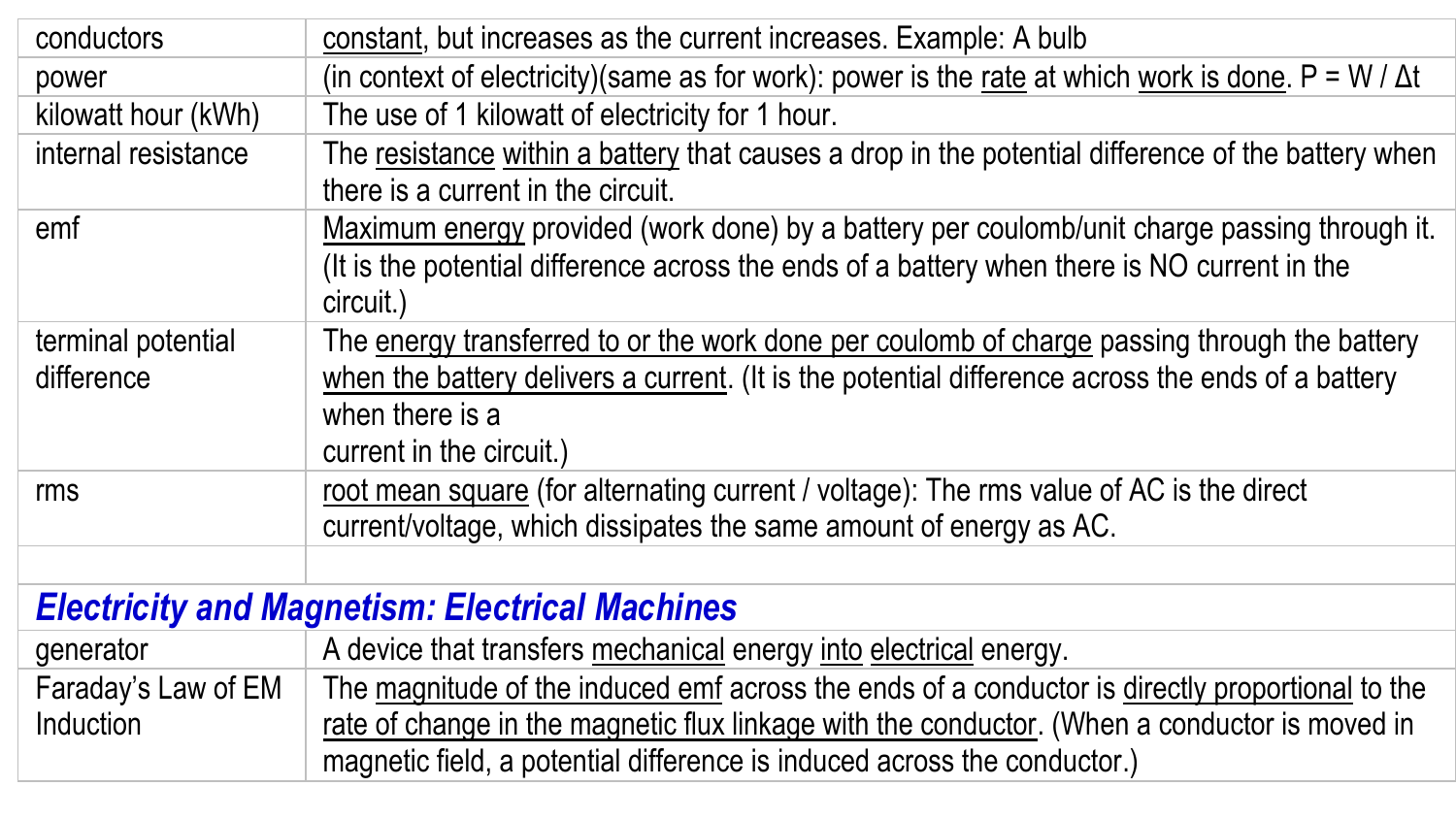| Fleming's RHR                            | Hold the thumb, forefinger and second finger of the RIGHT hand at right angles to each other. If<br>the forefinger points in the direction of the magnetic field (N to S) and the thumb points in the<br>direction of the force (movement), then the second finger points in the direction of the induced<br>current.         |
|------------------------------------------|-------------------------------------------------------------------------------------------------------------------------------------------------------------------------------------------------------------------------------------------------------------------------------------------------------------------------------|
| electric motor                           | A device that transfers electrical energy into mechanical energy.                                                                                                                                                                                                                                                             |
| Fleming's LHR                            | Hold the thumb, forefinger and second finger of the LEFT hand at right angles to each other. If<br>the forefinger points in the direction of the magnetic field (N to S) and the second finger points<br>in the direction of the conventional current, then the thumb will point in the direction of the force<br>(movement). |
| conventional current                     | Flow of electric charge from positive to negative in the external circuit                                                                                                                                                                                                                                                     |
| AC                                       | Alternating current. The direction of the current changes each half cycle.                                                                                                                                                                                                                                                    |
| DC.                                      | Direct current. The direction of the current remains constant. (The direction of conventional<br>current is from the positive to the negative pole of a battery. The direction of electron current is<br>from the negative to the positive pole of the battery.)                                                              |
| root-mean-square<br>potential difference | V <sub>rms</sub> The root-mean-square potential difference is the AC potential difference that dissipates<br>the same amount of energy (gives the same heating effect) as an equivalent DC potential<br>difference.                                                                                                           |
| peak potential<br>difference             | V <sub>max</sub> The maximum potential difference value reached by the alternating current as it<br>fluctuates i.e. the peak of the sine wave representing an AC potential difference.                                                                                                                                        |
| root-mean-square                         | I <sub>rms</sub> Root-mean-square current is the alternating current that dissipates the same amount of                                                                                                                                                                                                                       |